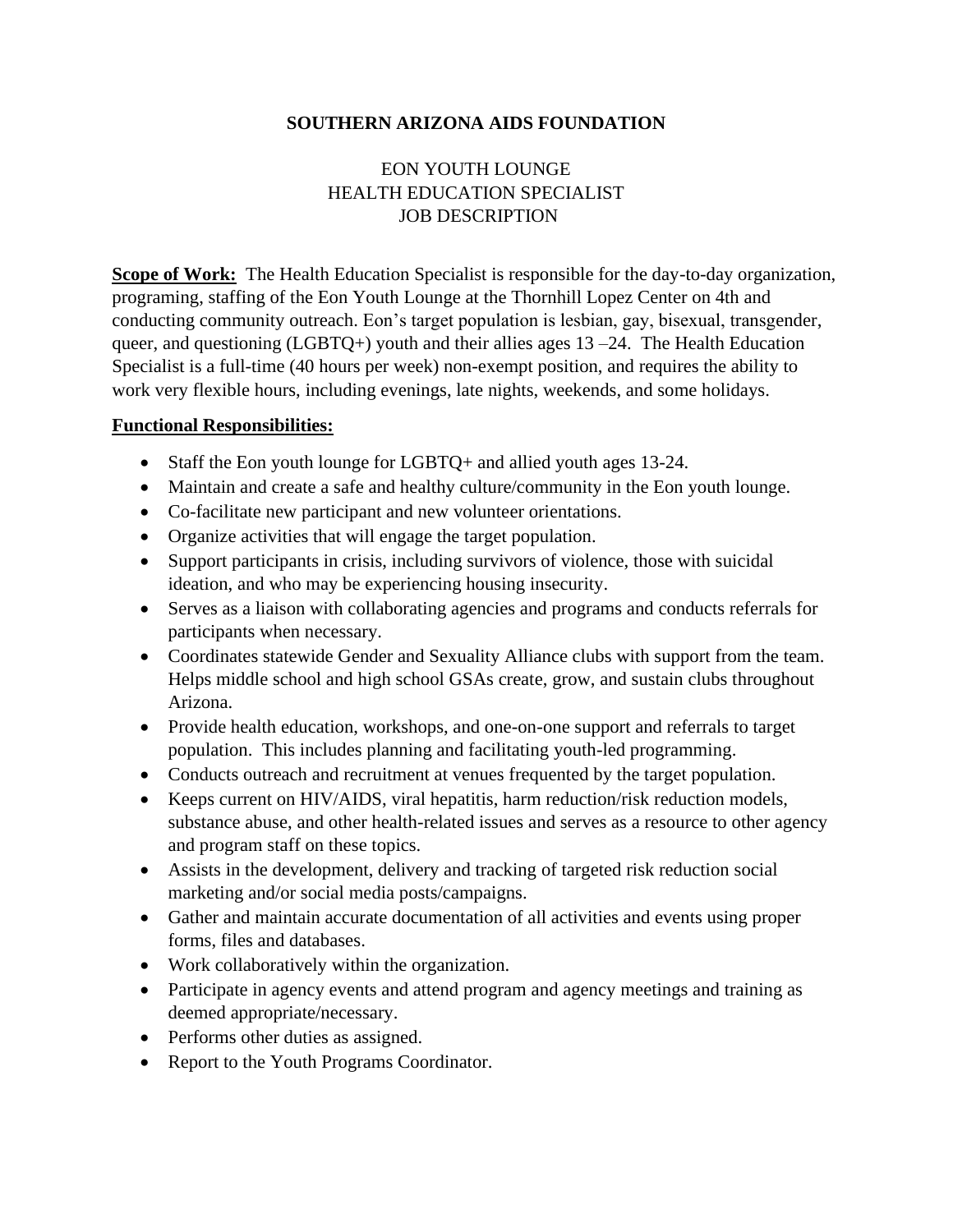### **Minimum Qualifications:**

- Appropriate fingerprint clearance through the Arizona Department of Public Safety (paid for by SAAF).
- Demonstrate comprehension and appreciation of diverse cultures and the value of unique identities.
- Ability to work effectively with gay, lesbian, bisexual, transgender, queer, and questioning youth, youth of color, and their peers.
- Ability to exercise and demonstrate compassion and non-judgment when working with program participants.
- Readiness to be trained (if needed) and to then perform required phlebotomy-related venipunctures for confirmatory testing.
- Excellent interpersonal, written, and verbal communication skills.
- Access to a reliable vehicle, a valid AZ Driver's License and a driving record that will be supported by our liability insurance provider.
- Proof of COVID-19 vaccination, with the possibility of applicable and approved exemption accommodation request.

# **Preferred Qualifications:**

- Bachelor's degree in social services or health-related field or 1 year work or volunteer experience in sexual health, HIV/AIDS prevention, substance abuse prevention, risk reduction/harm reduction techniques and/or other health-related issues.
- Bilingual (English/Spanish).
- Responsible, dependable, energetic self-starter.
- Excellent organizational skills.
- Demonstrate commitment to cultural competency.
- Teaching and/or group facilitation experience.
- Computer literate, especially familiarity with Microsoft Office software.

**Compensation:** Starting wage of \$15.89 to \$19.47 per hour; benefits include health, dental, and life insurance; long- and short-term disability insurance.

**To apply:** Submit letter of interest and a resume with dates of employment to: Director of People and Culture, Southern Arizona AIDS Foundation, 375 S Euclid Ave., Tucson, AZ 85719, email to hr@saaf.org or visit www.saaf.org.

**Affirmative Action:** The Southern Arizona AIDS Foundation is an Affirmative Action/Equal Opportunity Employer and does not discriminate based on race, color, religion, national origin, sex, sexual orientation, gender identity, age, or disability.

People who use (or used to use) drugs, current or former sex workers, people of color, women, members of the LGBTQIA communities, those who have experienced housing insecurity, people